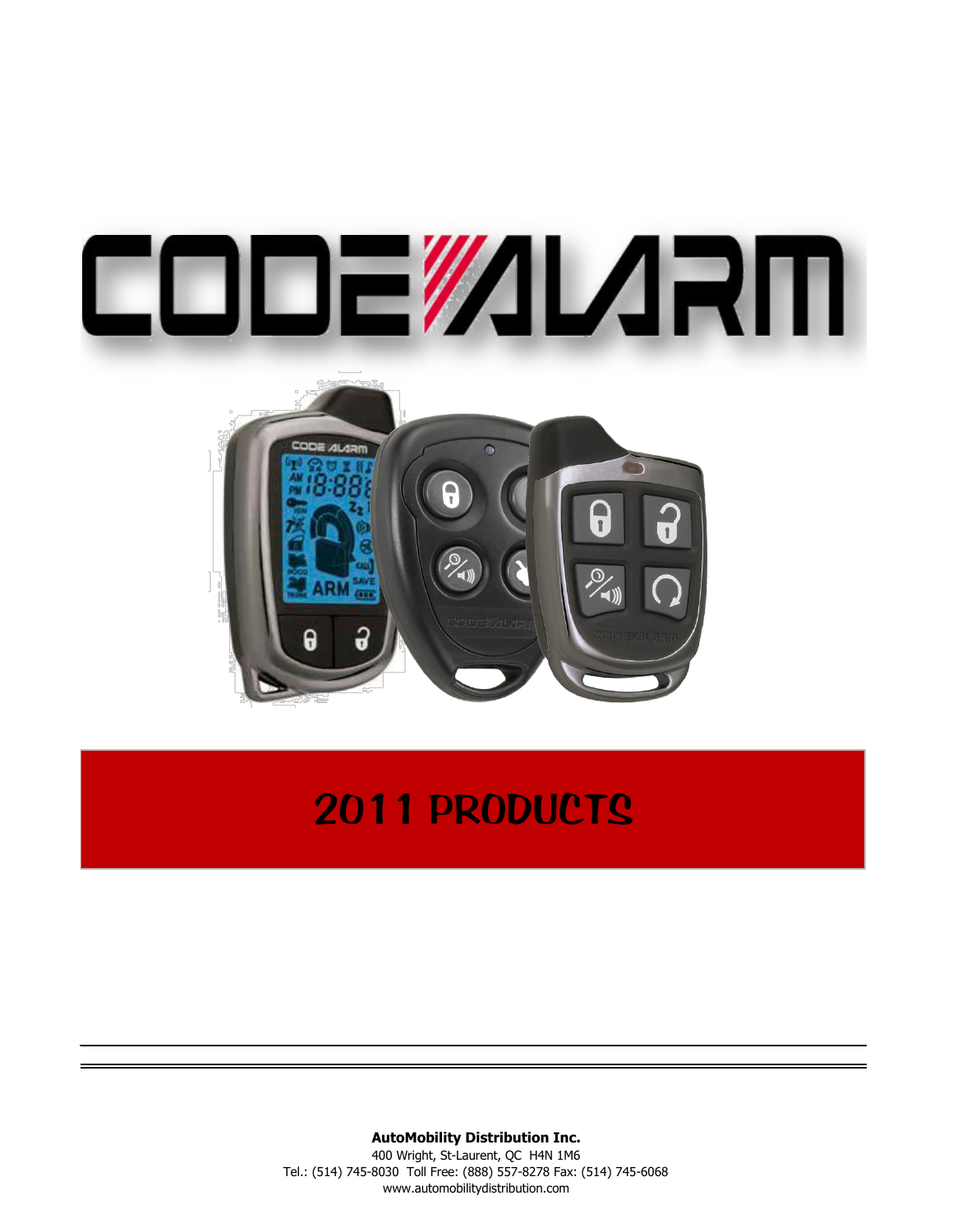# **CODEWILARM**

| <b>Model</b><br><b>Number</b> | <b>Description</b>                                                                                                                                                                                                                                                                                                                                                                     |
|-------------------------------|----------------------------------------------------------------------------------------------------------------------------------------------------------------------------------------------------------------------------------------------------------------------------------------------------------------------------------------------------------------------------------------|
| CA1051                        | <b>Security Keyless</b><br>New (2) 4-Button Remotes; On-Board Shock Sensor; Starter Interrupt; 125 db Weatherproof Siren; Lifetime<br>Warranty                                                                                                                                                                                                                                         |
| CA1151                        | Security/Keyless<br>New (2) 4-Button Metal Transmitters; External Magnetic Shock Sensor; External Start-Kill Relay; On-Board<br>Lock/Unlock Relays; 125 db Weatherproof Siren; Lifetime Warranty; Up To \$2500 Theft Protection Guarantee                                                                                                                                              |
| CA1551                        | Two-Way (LCD) Security/Keyless<br>New (1) 2-Way Metal Transmitter, (1) 4 Button Metal Transmitter; RF Programmer Compatible; Telematics Data<br>Port; RPS Horn Output; On-Board Magnetic Shock Sensor; On-Board Start-Kill Relay; On-Board Parking Light,<br>Trunk, Illuminated Entry Relays; 125 db Weatherproof Siren; Lifetime Warranty; Up To \$2500 Theft Protection<br>Guarantee |
| CA2051                        | <b>Keyless Entry</b><br>New (2) 4-Button Remotes; Selectable - / + Door Lock / Unlock Outputs; Trunk Release Output; Lifetime<br>Warranty                                                                                                                                                                                                                                              |
| CA3051                        | <b>Security/Factory Keyless Upgrade</b><br>Uses Factory Remotes; Starter Interrupt; On-Board Park Light Relay; Magnetic Shock Sensor, 125 db<br>Weatherproof Siren; Lifetime Warranty; Up To \$2500 Theft Protection Guarantee                                                                                                                                                         |
| CA4051                        | <b>Remote Start</b><br>New (2) 1-Button Mini Remotes; Glass Mount Antenna w/ Red LED Light and Valet Switch, Diesel Compatible, ;<br>Lifetime Warranty                                                                                                                                                                                                                                 |
| CA5051                        | <b>Remote Start/Keyless</b><br>New (2) 4-Button Remotes; Selectable - / + Door Lock / Unlock Outputs; Trunk Release Output; 1000 ft. Range;<br>Lifetime Warranty                                                                                                                                                                                                                       |
| <b>CA5051MT</b>               | <b>Remote Start/Keyless For Manual Transmission</b><br>(2) 4-Button Remotes; Selectable - / + Door Lock / Unlock Outputs; Trunk Release Output; 1000 ft. Range;<br>Lifetime Warranty                                                                                                                                                                                                   |
| CA5150                        | <b>Remote Start/Keyless</b><br>(2) Metal 4-Button Remotes; Selectable - / + Door Lock / Unlock Outputs; Trunk Release Output; DBI<br>Port; Tachless Mode 1000 ft. Range; Lifetime Warranty                                                                                                                                                                                             |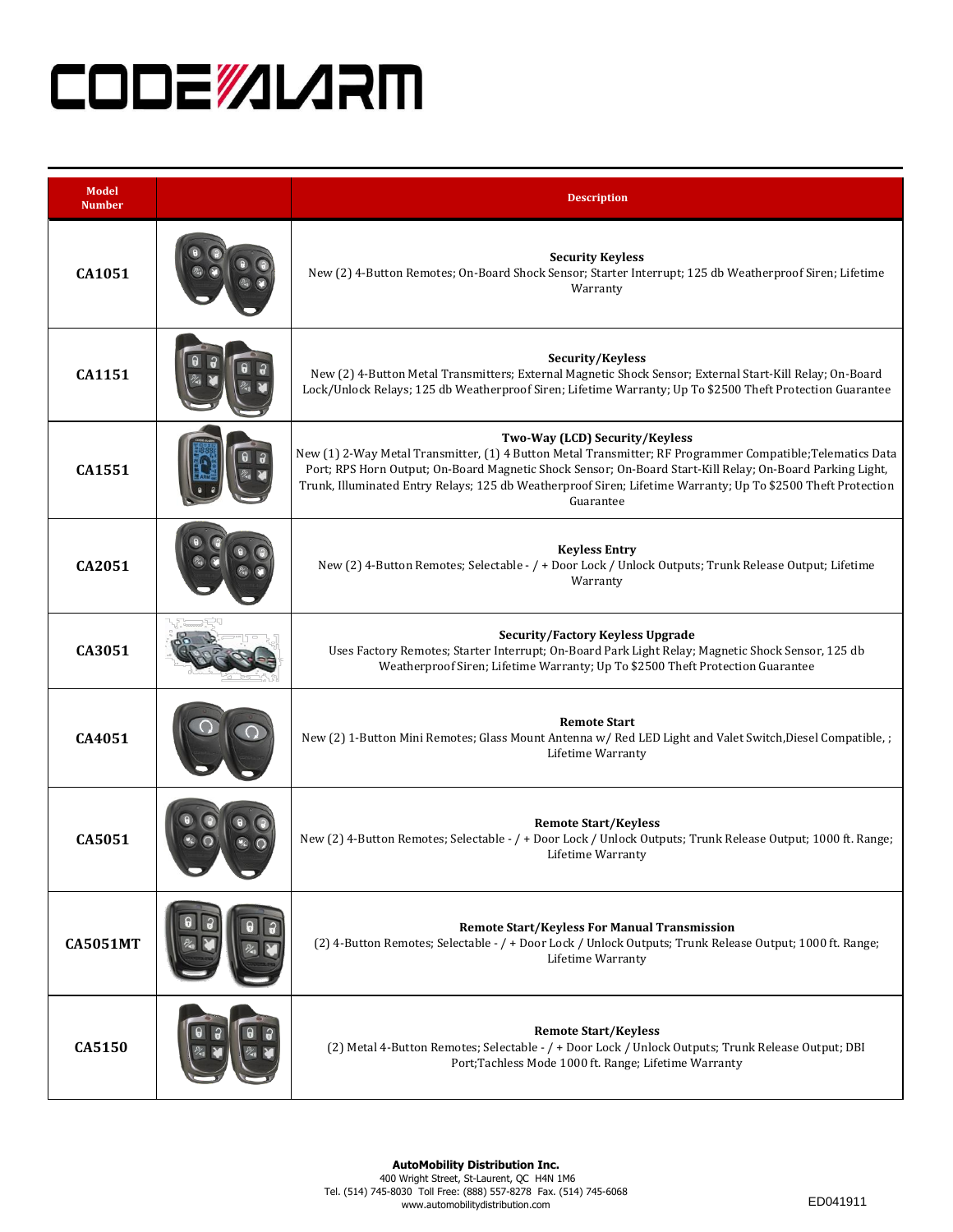# **CODEWILARM**

| <b>Model</b><br><b>Number</b> | <b>Description</b>                                                                                                                                                                                                                                                                                                                                |
|-------------------------------|---------------------------------------------------------------------------------------------------------------------------------------------------------------------------------------------------------------------------------------------------------------------------------------------------------------------------------------------------|
| <b>CA5550SST</b>              | <b>Remote Start/Keyless Entry Long Range</b><br>(1) Two-Way LCD Remote, (1) One-Way 4 Button Metal Remote; 900 MHz Selectable - / + Door Lock / Unlock<br>Outputs; Trunk Release Output; DBI Port; Tachless Mode; Diesel Mode; Glass-Mount Antenna w/Built-In LED and<br>Valet Switch; Lifetime Warranty                                          |
| CA6151                        | <b>Remote Start/Keyless/Security</b><br>New (2) 4-Button Metal Transmitters; 1000 ft. Range; External Magnetic Shock Sensor; External Start-Kill Relay;<br>125 db Weatherproof Siren; Lifetime Warranty; Telematics Port; Up To \$2500 Theft Protection Guarantee                                                                                 |
| CA6551                        | Two-Way (LCD) Start/Security/Keyless<br>New (1) 4-Button One-Way Metal Transmitter; (1) Two-Way Metal LCD Transmitter; Dual Zone Magnetic Shock<br>Sensor; Starter Interrupt; (1) On-Board Heater Relay; (2) On-Board Ignition Relays; 125db Weatherproof Siren;<br>Lifetime Warranty; Up to \$2500 Theft Protection Guarantee                    |
| <b>CA6551SST</b>              | Two-Way (LCD) Start/Security/Keyless/Long Range 900 MHz<br>New (1) 4-Button One-Way Metal Transmitter; (1) Two-Way Metal LCD Transmitter; Dual Zone Magnetic Shock<br>Sensor; Starter Interrupt; (1) On-Board Heater Relay; (2) On-Board Ignition Relays; 125db Weatherproof Siren;<br>Lifetime Warranty; Up to \$2500 Theft Protection Guarantee |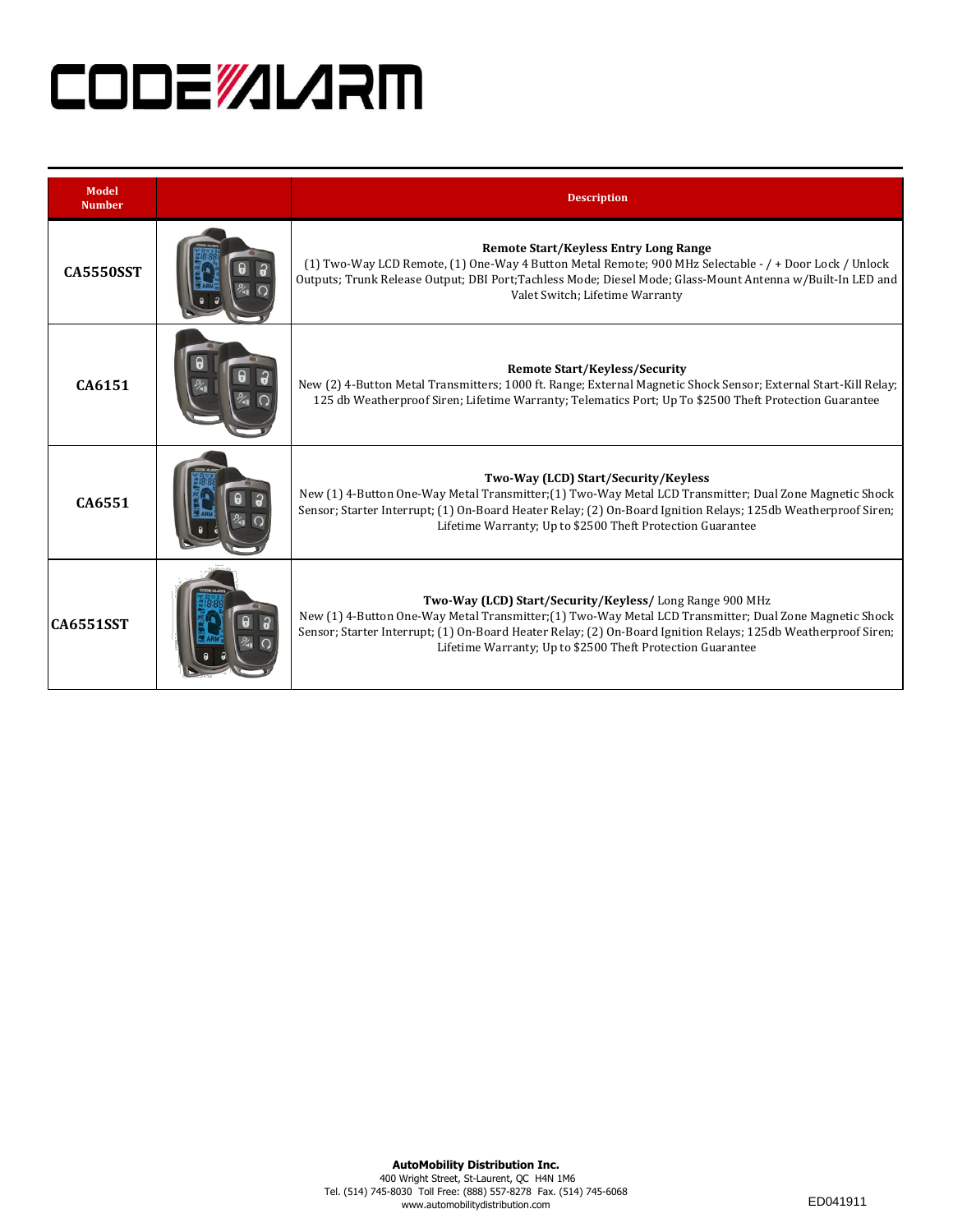# **CODEWILARM**

### **SIRENS**

| вимим                  |                    |                                                        |
|------------------------|--------------------|--------------------------------------------------------|
| Model<br><b>Number</b> | <b>UPC</b><br>Code | <b>Description</b>                                     |
| <b>CASIREN</b>         | 0 96204 00737 2    | CA Series 125db Reversible (6 Tone / Code Sound) Siren |
| <b>MBS</b>             | 096204007204       | Mini 6 Tone 125db Siren with Battery Back-Up           |
| MINI1                  | 096204 00710 5     | Mini 125db 6 Tone Siren                                |
| MPZ                    | 0 96204 00711 2    | Mini Piezo Siren                                       |
| SB <sub>1</sub>        | 096204007679       | Songbird Speaker                                       |

#### **DOOR ACTUATORS AND DOOR LOCKS**

| Model<br><b>Number</b> | <b>UPC</b><br>Code | <b>Description</b>     |
|------------------------|--------------------|------------------------|
| DA1                    | 096204007129       | Single Door Actuator   |
| <b>TKRS1</b>           | 096204007907       | Trunk Release Solenoid |

**SENSORS**

| Model<br><b>Number</b> | UPC<br>Code     | <b>Description</b>                                                |
|------------------------|-----------------|-------------------------------------------------------------------|
| CA9492                 | 096204007358    | Dual Stage Piezo Shock Sensor                                     |
| <b>CAIRS1</b>          | 0 96204 00647 4 | IR-s Shock Sensor w/4 Harness (Amp, Methode, Molex and CA Series) |
| <b>CAGBS</b>           | 0 96204 00714 3 | <b>Glass Break Sensor</b>                                         |
| MV3                    | 0 96204 00713 6 | Dual Zone Microwave Sensor                                        |
| DUB <sub>1</sub>       | 096204000083    | Self-Leveling Digital Tilt Sensor                                 |

# **CA (CODE ALARM) AND ELITE SERIES TRANSMITTERS**

| Model<br><b>Number</b> | <b>UPC</b><br>Code | <b>Description</b>                                                                      |
|------------------------|--------------------|-----------------------------------------------------------------------------------------|
| CATX4                  | 096204001462       | CA1050/51 / CA2050/51 / CA5051MT 4 Button Transmitter                                   |
| CATX5                  | 096204001042       | Replacement Transponder For CA5                                                         |
| <b>CATX1B</b>          | 096204001288       | CA4050 / CA4051 1 Button Transmitter                                                    |
| <b>CATX1WAY</b>        | 096204006894       | CA 140 / CA 540 / CA640 Transmitter (Clamshell)                                         |
| <b>CATX2LED</b>        | 096204006887       | CA 140 / CA540 2 Way LED Transmitter (Clamshell)                                        |
| <b>CATX2LCD</b>        | 096204006870       | CA 640 2 Way LCD Transmitter (Clamshell)                                                |
| <b>CATXOLED</b>        | 09620400078-6      | SRT9000 OLED 2 WAY Transmitter                                                          |
| <b>CATX9000</b>        | 096204000793       | SRT9000 1 Way Transmitter                                                               |
| <b>CATXMLSS</b>        | 096204001486       | CA6551SST / CA5550SST Metal 2 Way LCD Transmitter                                       |
| <b>CATXMSS</b>         | 096204001479       | CA6551SST / CA5550SST Metal 1 Way Transmitter                                           |
| <b>CATXMLC</b>         | 0 96204 00130 1    | CA1550/ CA1551 / CA6550 / CA6551 / CA6550 / CA6551 2 Way LCD Transmitter                |
| <b>CATXMT</b>          | 096204001318       | CA1150 / CA1151 / CA1550 / CQ1551 / CA5150 / CA6150 / CA6151 4 Button Metal Transmitter |
| <b>CATXSRT1</b>        | 0 96204 00089 2    | SRT1600 / 5500 / 6700 1 Way Transmitter                                                 |
| CATXSRT2               | 096204000885       | SRT1600 / 6700 2 Way Transmitter                                                        |
| <b>CATX100</b>         | 0-96204 00048-9    | CA 100 Transmitter (Clamshell)                                                          |
| <b>CATX110</b>         | 096204006801       | CA 110 Transmitter (Clamshell)                                                          |
| <b>CATX120</b>         | 096204006818       | CA 120 Transmitter (Clamshell)                                                          |
| <b>CATX130</b>         | 096204006825       | CA 130 Transmitter (Clamshell)                                                          |
| <b>CATX420</b>         | 096204006832       | CA 420 Transmitter (Clamshell)                                                          |
| <b>CATXSS</b>          |                    | CA 440SS Transmitter (Clamshell)                                                        |
| <b>CATX510</b>         | 096204006849       | CA 510 / CA 510A Transmitter (Clamshell)                                                |
| <b>CATX520</b>         | 096204033050       | CA 520 / CA 520A Transmitter (Clamshell)                                                |